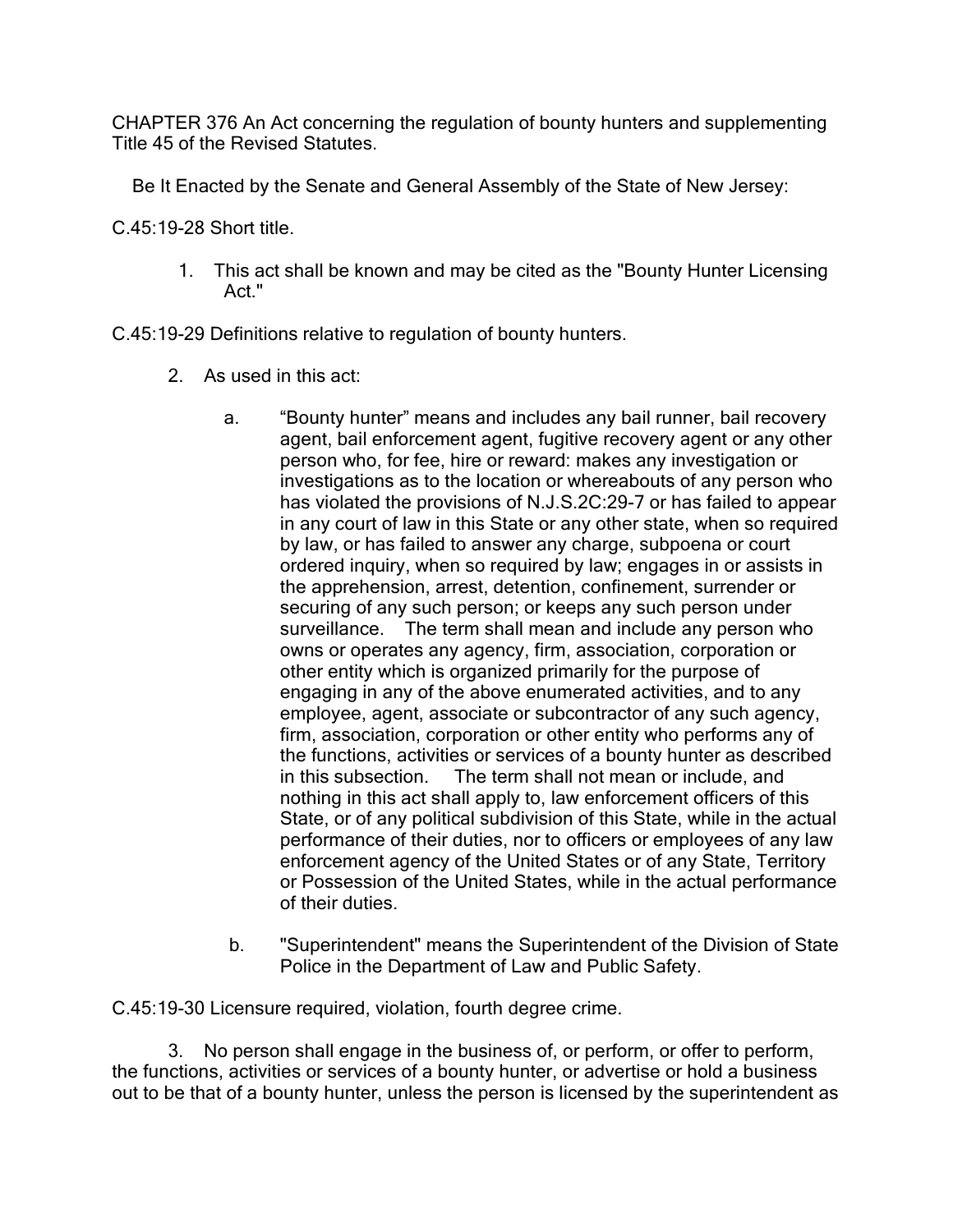set forth in this act. Any person who violates the provisions of this section shall be guilty of a crime of the fourth degree.

C.45:19-31 Application for licensure.

- 4. a. An application for licensure as a bounty hunter shall be submitted to the superintendent by the applicant on a form and in a manner prescribed by the superintendent and shall contain the following information: (1) the full name, age, which shall be at least 25 years, and residence of the applicant; (2) the full and complete employment history of the applicant; (3) verification that the applicant has had at least five years of law enforcement experience as a law enforcement officer with an organized law enforcement agency of this State, or of any political subdivision of this State, or of the United States or of any state, territory or possession of the United States, and is no longer employed by or attached in any capacity whatsoever to any law enforcement agency, or that the applicant is a licensed private detective or has been employed by a licensed private detective for at least five years; (4) the location of the applicant's proposed principal place of business and any office, bureau, agency or subdivision; and (5) such further information as the superintendent may require to show the good character, competency and integrity of the applicant. Each application shall be accompanied by the written approval of not fewer than five reputable citizens who have known the applicant for at least three years preceding the date of application and who shall certify that the applicant is a person of good moral character and behavior.
	- b. Any person who shall knowingly make a false statement in or knowingly omit any material information from the application required by this section shall be guilty of a crime of the fourth degree in addition to any other crime or offense specified by law.

C.45:19-32 Fingerprinting, criminal history record background check for applicants.

5. a. Each applicant for licensure as a bounty hunter shall submit to being fingerprinted in accordance with applicable State and federal laws, rules and regulations for the purpose of a criminal history record background check to be performed by the superintendent. No check of criminal history record background information shall be performed pursuant to this section unless the applicant has furnished written consent to such check. An applicant who refuses to consent to, or cooperate in, the securing of a check of criminal history record background information shall not be considered for licensure as a bounty hunter. Each applicant shall bear the cost of the criminal history record background check, including all costs of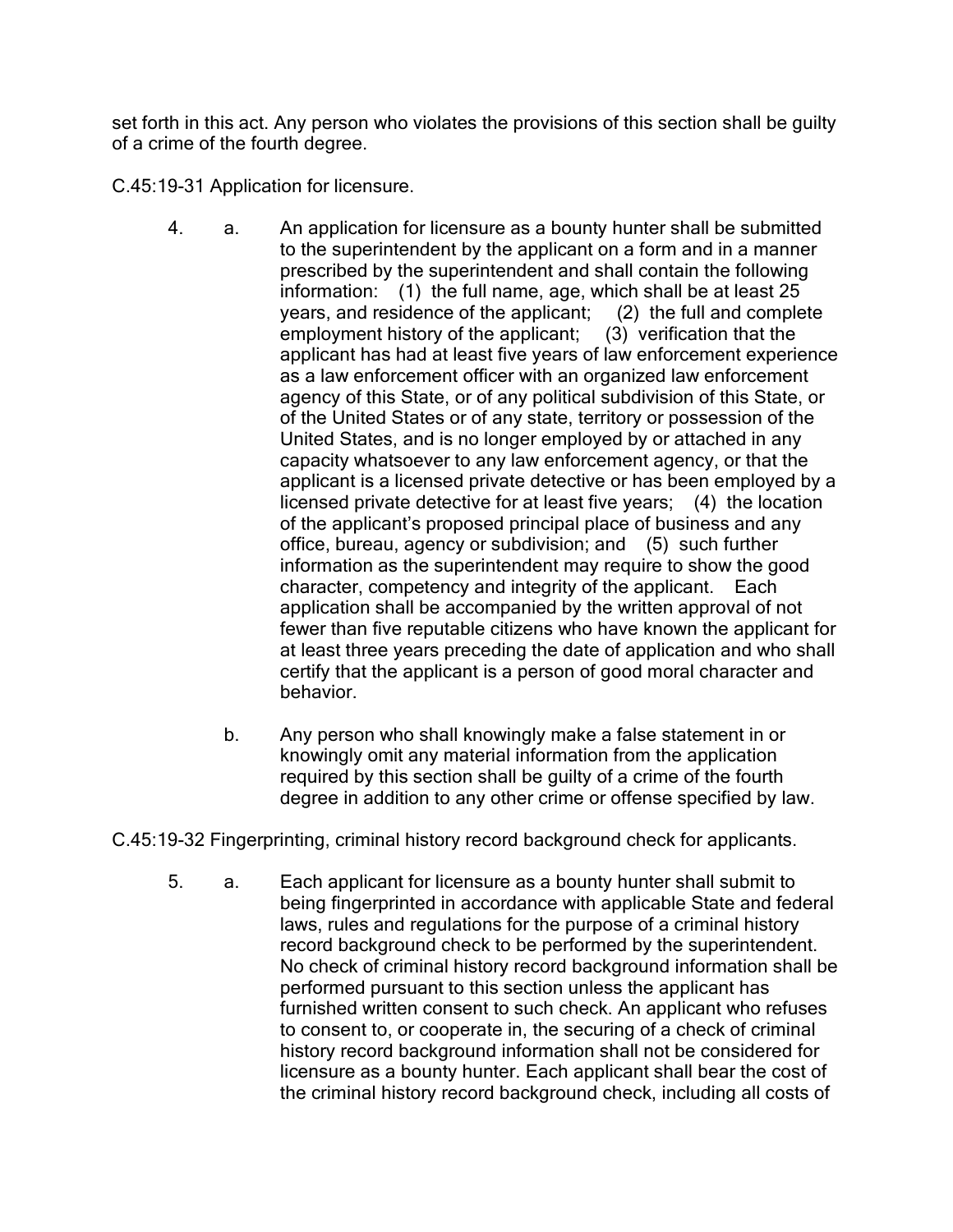administering and processing the check. The superintendent shall compare the applicant's fingerprints with information on file with the State Bureau of Identification in the Division of State Police and the Federal Bureau of Investigation consistent with applicable State and federal laws, rules and regulations.

- b. No person shall be licensed as a bounty hunter under the provisions of this act if the person has been convicted, as indicated by a criminal history record background check performed pursuant to the provisions of this section, of:
	- (1) a crime of the first, second, third or fourth degree;
	- (2) an offense involving the unlawful use, possession or sale of a controlled dangerous substance as defined in N.J.S.2C:35-2; or
	- (3) an offense where the issuance of a license would be contrary to the public interest, as determined by the superintendent.

C.45:19-33 Issuance of license, fee.

6. The superintendent, when satisfied with the examination of any application, and such further inquiry and investigations as he shall deem proper as to the good character, competency and integrity of the applicant, and upon proof of satisfactory completion by the applicant of the education and training program if required, shall issue a bounty hunter license to an applicant upon payment of a fee in an amount established by the superintendent by rule and regulation and execution of a bond in a manner, form and amount satisfactory to the superintendent as established by rule and regulation. The license shall be renewable every two years upon payment of a renewal fee in an amount established by the superintendent by rule and regulation.

C.45:19-34 Issuance of identification card.

- 7. a. The superintendent shall cause to be issued to a licensed bounty hunter an identification card containing such information as the superintendent shall prescribe.
	- b. A person who is issued an identification card pursuant to subsection a. of this section shall be responsible for its safekeeping and shall not lend, let or allow any other person to use, possess, exhibit or display the card.
	- c. No person shall use, possess, exhibit or display any license or identification card purporting to authorize such person to act as a bounty hunter, unless such person is the holder of a valid bounty hunter license issued pursuant to the provisions of this act. d. If it is established to the satisfaction of the superintendent that a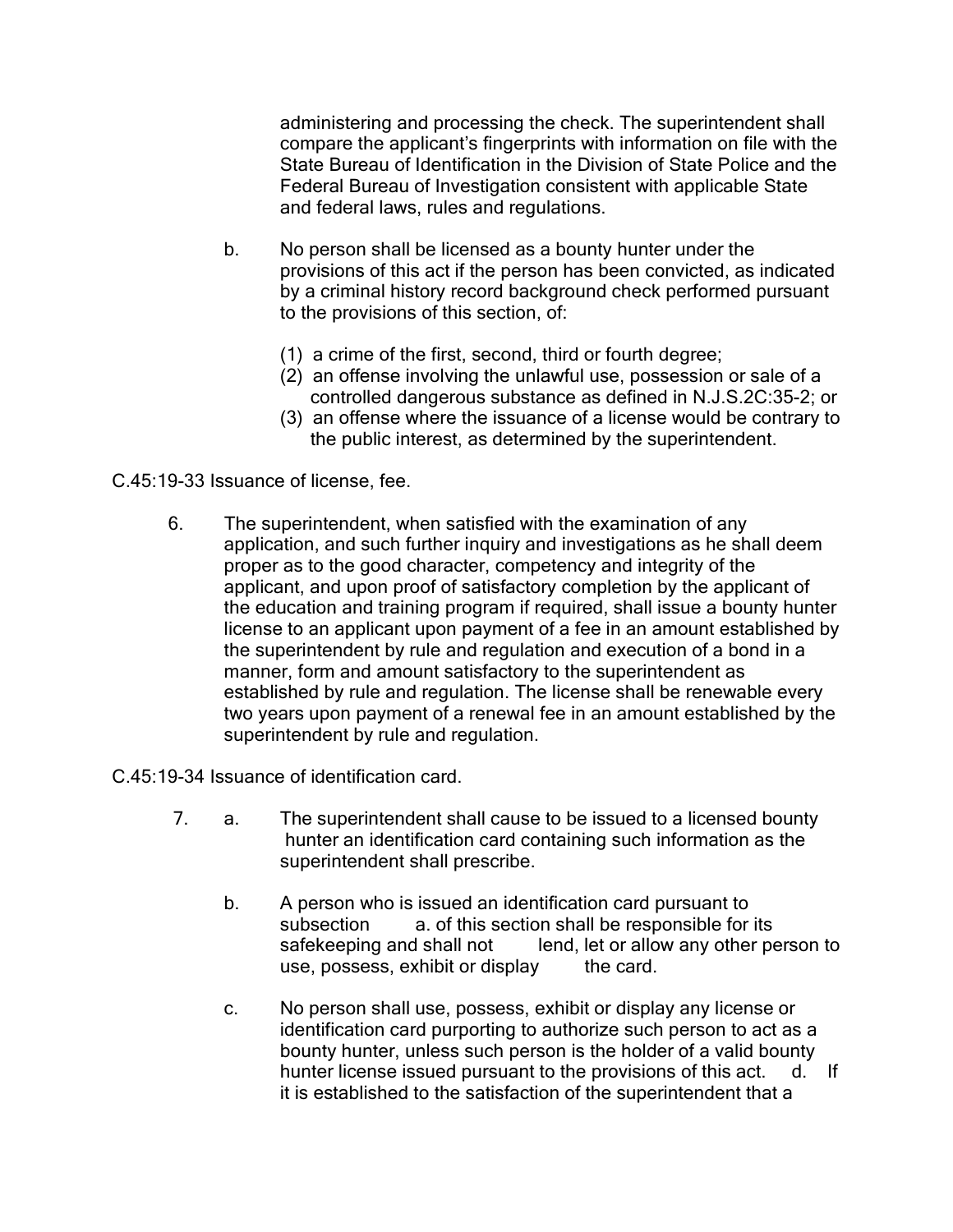license or identification card has been lost or destroyed, the superintendent shall, upon payment of an appropriate fee, cause to be issued a duplicate license or identification card. e. Any person who violates the provisions of this section shall be guilty of a crime of the fourth degree in addition to any other crime or offense specified by law.

C.45:19-35 Employees of license holder, "employee's statement" required.

- 8. a. The holder of any license issued under the provisions of this act may employ as many persons as the licensee may deem necessary to assist the licensee in the licensee's work and in the conduct of the licensee's business. The licensee shall be liable, accountable and responsible for the actions and conduct in connection with his or her business of each person so employed.
	- b. The holder of any license issued under the provisions of this act shall require each person employed to execute and furnish a verified statement, to be known as an "employee's statement," which shall set forth the employee's full name, residence, place and date of birth and such other information as the superintendent shall require by rule or regulation. The licensee shall retain in safe keeping, and the superintendent shall at all times have access to and may from time to time examine, each "employee's statement." The holder of any license issued under the provisions of this act shall pay to the superintendent an additional fee, in an amount established by the superintendent by rule or regulation, for each person employed by the licensee.
	- c. A licensee who fails to comply with any of the provisions of this section shall be guilty of a crime of the fourth degree in addition to any other crime or offense specified by law. Any person who shall knowingly make a false statement in or knowingly omit any material information from the "employee's statement" required by this section shall be guilty of a crime of the fourth degree in addition to any other crime or offense specified by law.

C.45:19-36 Fingerprinting, criminal history record background check for employees of licensed bounty hunter.

9. a. Each person seeking employment by a licensed bounty hunter pursuant to the provisions of this act shall submit to being fingerprinted in accordance with applicable State and federal laws, rules and regulations for the purpose of a criminal history record background check to be performed by the superintendent. No check of criminal history record background information shall be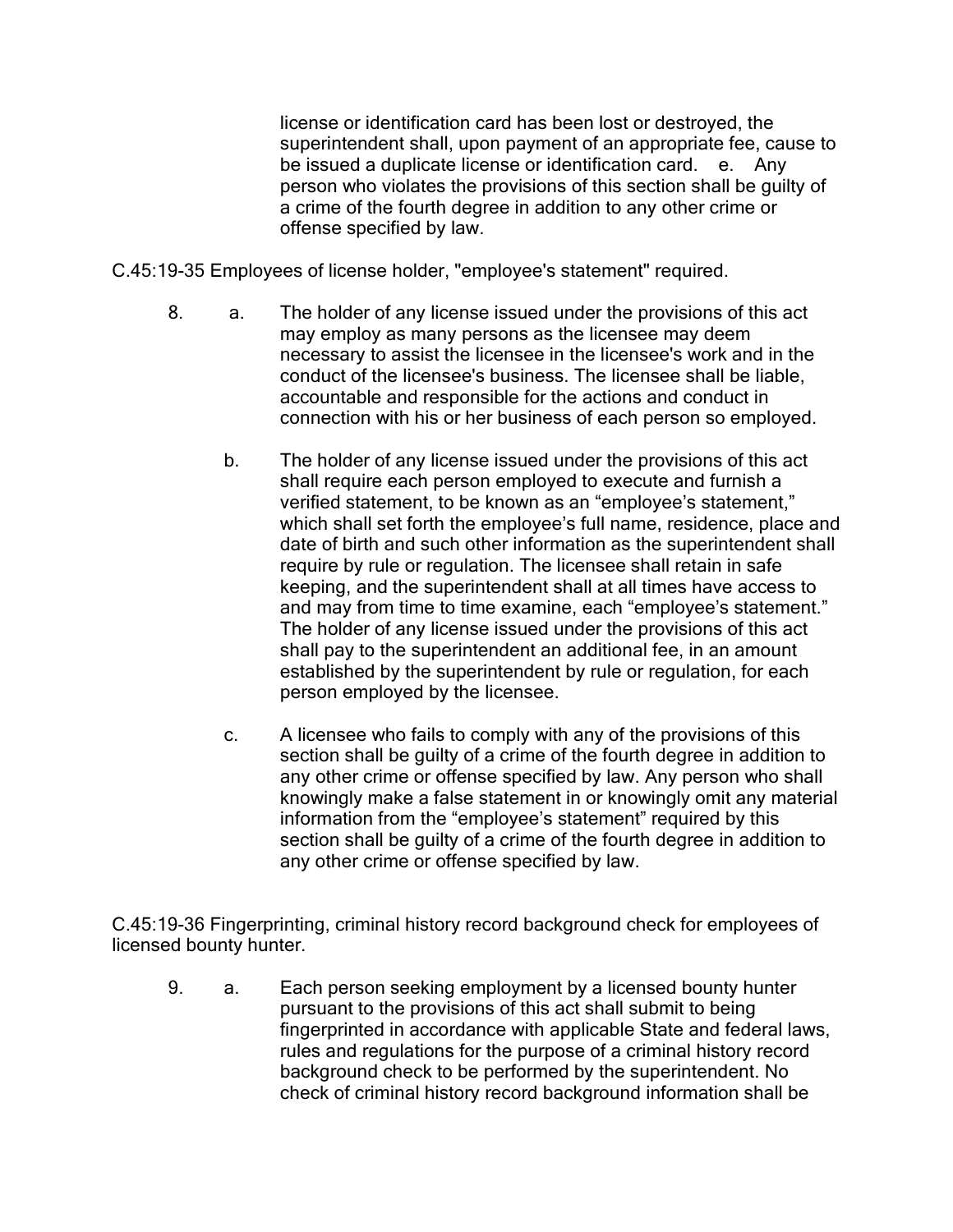performed pursuant to this section unless the person has furnished written consent to such check. Anyone who refuses to consent to, or cooperate in, the securing of a check of criminal history record background information shall not be considered for employment by the licensee. The prospective employee shall bear the cost of the criminal history record background check, including all costs of administering and processing the check. The superintendent shall compare the person's fingerprints with information on file with the State Bureau of Identification in the Division of State Police and the Federal Bureau of Investigation consistent with applicable State and federal laws, rules and regulations.

- b. A person who is required to be licensed pursuant to the provisions of this act shall not knowingly employ in any capacity whatsoever any person who has been convicted, as indicated by a criminal history record background check performed pursuant to the provisions of this section, of:
	- (1) a crime of the first, second, third or fourth degree;
	- (2) an offense involving the unlawful use, possession or sale of a controlled dangerous substance as defined in N.J.S.2C:35-2; or
	- (3) an offense where employment of the person by the licensee would be contrary to the public interest, as determined by the superintendent.
- c. A person who is required to be licensed pursuant to the provisions of this act who employs any person for whom a criminal history record background check required by this section has not been performed or whom the licensee knows has been convicted of a disqualifying crime or offense as set forth in this section shall be guilty of a crime of the fourth degree in addition to any other crime or offense specified by applicable law. Each violation of this section shall constitute a separate offense.

C.45:19-37 "Unlawful force" defined, penalties for use.

10. a. Any person who is required to be licensed pursuant to the provisions of this act who enters any premises or dwelling without license or privilege or who employs the use of unlawful force in engaging in or assisting in the apprehension, arrest, detention, confinement, surrender, securing or surveillance of any person who has violated the provisions of N.J.S.2C:29-7 or has failed to appear in any court of law in this State or any other state, when so required by law, or has failed to answer any charge, subpoena or court ordered inquiry, when so required by law, shall, in addition to any other criminal penalties provided under law, be guilty of a crime of the fourth degree. As used in this section, the term "unlawful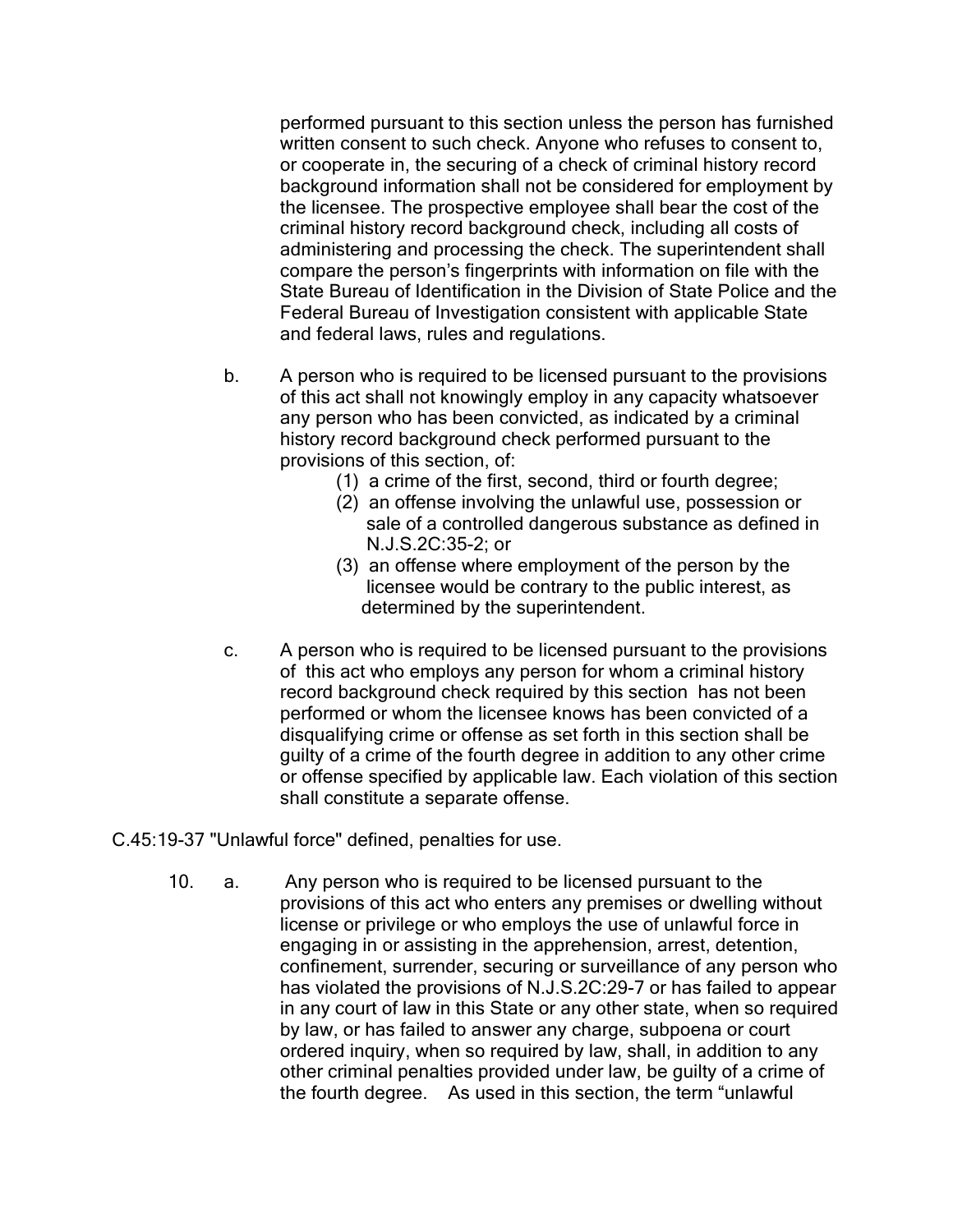force" shall have the same meaning as set forth in N.J.S.2C:3-11.

- b. A person who is required to be licensed pursuant to the provisions of this act shall not purchase, possess or carry a handgun, firearm or other weapon unless otherwise permitted under chapter 39 or 58 of Title 2C of the New Jersey Statutes. A person who violates the provisions of this subsection shall, in addition to any other criminal penalties provided under law, be guilty of a crime of the fourth degree.
- C.45:19-38 Powers of superintendent.
	- 11. For the purpose of investigating whether a person has engaged in, or is engaging in, any act or practice declared unlawful under this act, or for the purpose of investigating the character, competency, integrity or methods of operation of applicants or licensees hereunder, the superintendent shall have the power to:
		- a. require any person to file on such form as may be prescribed by the superintendent, a statement or report in writing under oath, or otherwise, as to the facts and circumstances concerning any matter being investigated;
		- b. administer oaths or affirmations and examine any person in connection with any investigation;
		- c. inspect any premises and examine any record, book, computer, electronic database, recording device, document, account, paper or other tangible thing, without prior notification, in connection with any investigation;
		- d. upon court order or warrant, seize and impound any record, book, computer, electronic database, recording device, document, account, paper or other tangible thing in connection with any investigation, except that nothing in this subsection shall be construed to prohibit the seizure and impoundment of any of the foregoing items in the absence of a court order or warrant:
			- (1) with the consent of the applicant, licensee or other person being investigated or the employee, agent or other individual who is in control of the premises upon which an investigation is being conducted;
			- (2) when circumstances presenting an imminent danger to the public health or safety exist; or
			- (3) when any other legally recognized exception to the warrant requirement exists and a court order or warrant is not constitutionally required;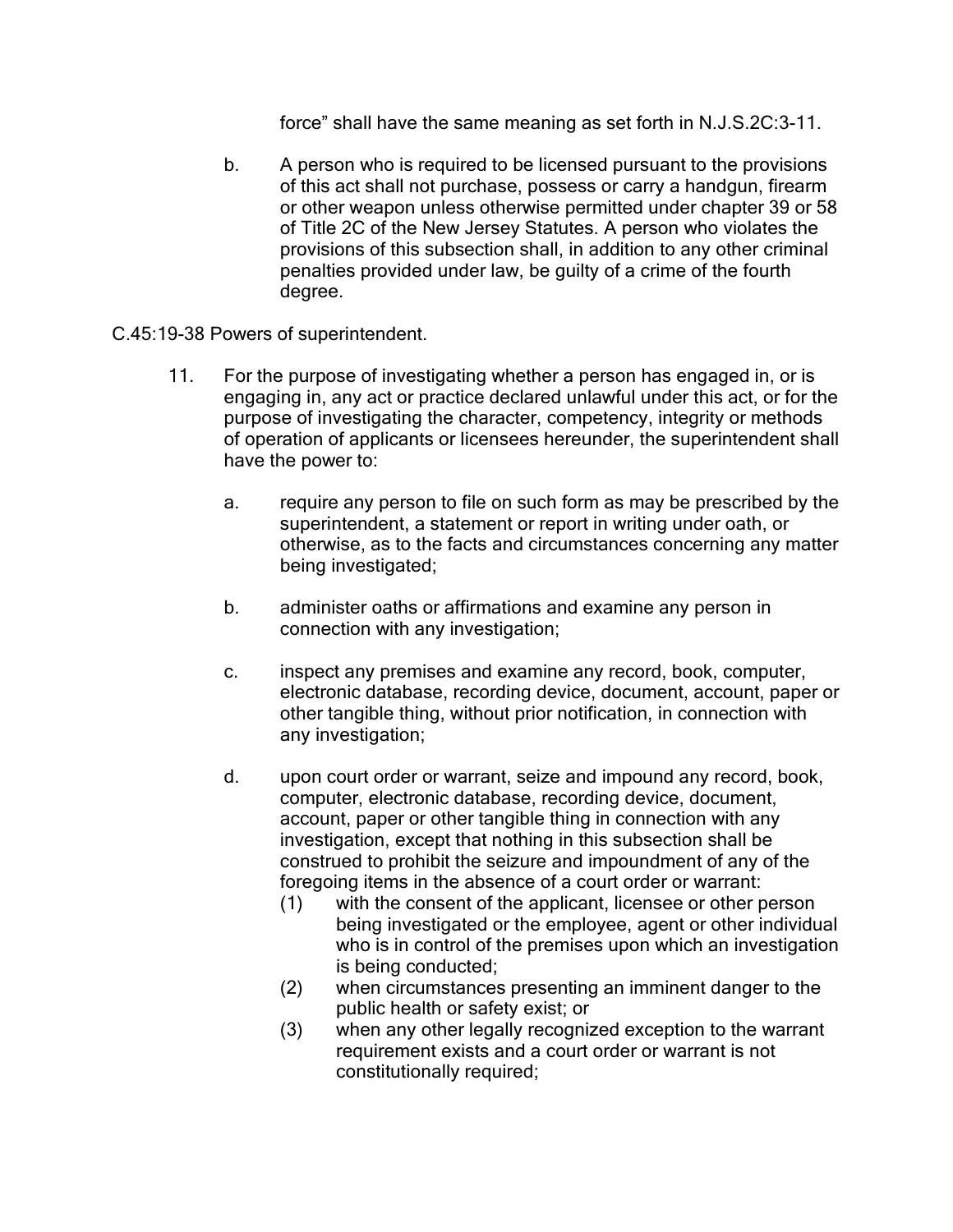- e. hold investigative hearings and issue subpoenas to compel the attendance of any person or the production of any record, book, computer, electronic database, recording device, document, account, paper or other tangible thing in connection with any investigation; and
- f. apply to the Superior Court for an order compelling compliance with any subpoena or other request for information.

Nothing contained in this section shall be construed to limit, waive or abrogate the scope or effect of any statutory or common law privilege, including but not limited to, the attorney-client privilege.

C.45:19-39 Violation, revocation, suspension of license.

- 12. a. A violation of any of the provisions of this act shall be cause for revocation or suspension of any license issued hereunder, notwithstanding that the same violation may constitute a crime or other offense under the laws of this State or any other state or jurisdiction. An indictment, prosecution and conviction arising out of any of the provisions of this act shall not be construed to preclude, if the evidence so warrants, an indictment, prosecution and conviction for any other crime or offense in this State or any other state or jurisdiction.
	- b. In addition to any other penalties prescribed by this act or any other law, a person who violates any of the provisions of this act shall be liable to a civil penalty not to exceed \$1,000 for a first offense and not to exceed \$2,500 for a second or subsequent offense. Each violation shall constitute a separate offense for the purposes of this section. A penalty imposed pursuant to this section shall be recovered in a civil action pursuant to "The Penalty Enforcement Law of 1999," P.L.1999, c.274 (C.2A:58-10 et seq.).

C.45:19-40 Rules, regulations.

- 13. The superintendent shall promulgate rules and regulations necessary to carry out this the provisions of this act.
- C.45:19-41 Licensing of existing bounty hunters, conditions.
	- 14. A person who, for at least five years prior to the effective date of this act, has engaged in the business of or performed the functions, activities or services of a bounty hunter, or has held a business out to be that of a bounty hunter, and who fulfills all the requirements of this act, except for the requirements set forth in paragraph (3) of subsection a. of section 4 of this act, may make application to the superintendent to be licensed